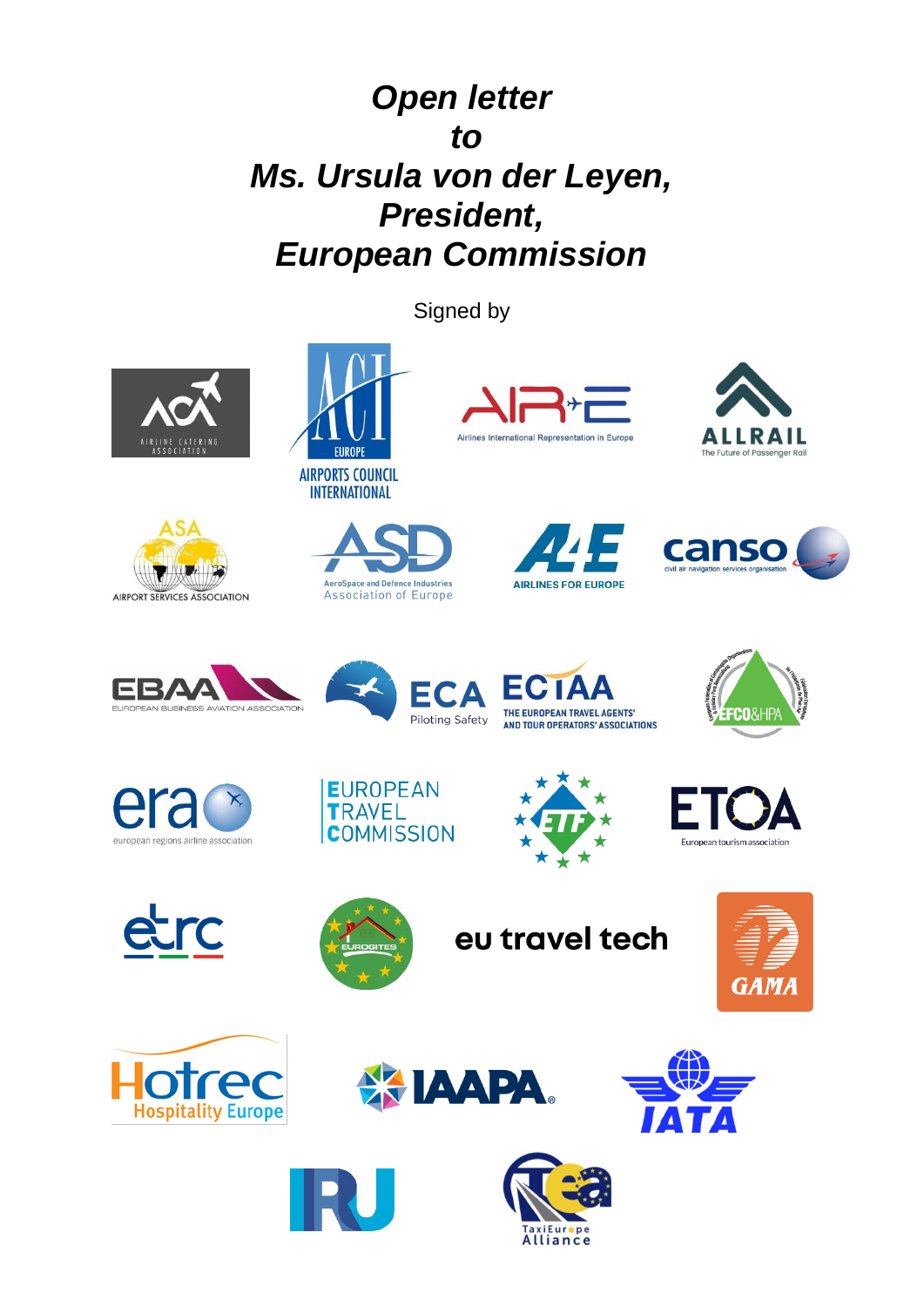Dear President von der Leyen,

The undersigned associations, representing the travel and tourism sectors and their workers, are fully supportive of the Commission's proposed EU coordination framework for travel restrictions.

This framework is a much-needed step in the right direction, providing common criteria for fully aligned risk assessments and the related mapping of EU/EEA countries and the UK.

We urgently need this framework to be endorsed and fully implemented by all European States.

However, it appears that many Member States have reservations and may be reluctant to undertake effective coordination. This is raising alarm across our sectors, as failure to fully implement the Commission's proposal would kill any chances of a potential recovery. This directly threatens the livelihoods of more than 27 million Europeans <sup>1</sup> who rely on the jobs created by airlines, airports, railways, ground handlers, caterers, travel retailers, air navigation service providers, tour operators, hotels, restaurants, cafes, travel agents, road transport operators and logistics services, camp sites, holiday parks, taxi operators, tourism boards and authorities and all their associated supply chains. The travel and tourism sector accounts for more than 10%<sup>2</sup> of European GDP and has a strong multiplier effect. What is actually at stake is the recovery of Europe and European economies.

**This chaotic situation requires your immediate personal involvement**, as President of the European Commission. We are thus urging you **make this issue a top priority and calling on you to address this issue directly with the Heads of State and Government**.

Beyond the huge economic and human costs involved, the freedom of movement of people and the principle of non-discrimination – the core pillars and essential purpose ("raison d'être") of the European project – are at risk.

While some national lockdowns and travel restrictions remain lifted within national borders, cross-border travel within the EU/Schengen area continues to be treated differently and without adequate justification. Extreme travel restrictions – in particular quarantines – are anything but risk-based. They are not an effective way to fight the epidemic, and the ECDC formally advises States **against** such restrictions. Along with active calls to avoid travelling abroad within Europe, this means that Governments have demonised our industries and what is an integral part of the European way of life. This needs to stop.

We are therefore also urging you **to ensure that the Commission takes the lead in the development of an EU Testing Protocol for travel** and its implementation to avoid quarantines and re-open borders.

The Commission must urgently bring together States, industry and medical expertise to develop such a Protocol. This is the only way to move towards a proper risk-based approach. This would bring the travel and tourism sectors in line with what is being done for all other sectors in terms of risk management, for which States are not following a zero-risk strategy. with the strategy strategy and the strategy  $\ldots$  .  $\ldots$ 

<sup>1</sup> 2018 UNWTO figure

<sup>2</sup> Ibid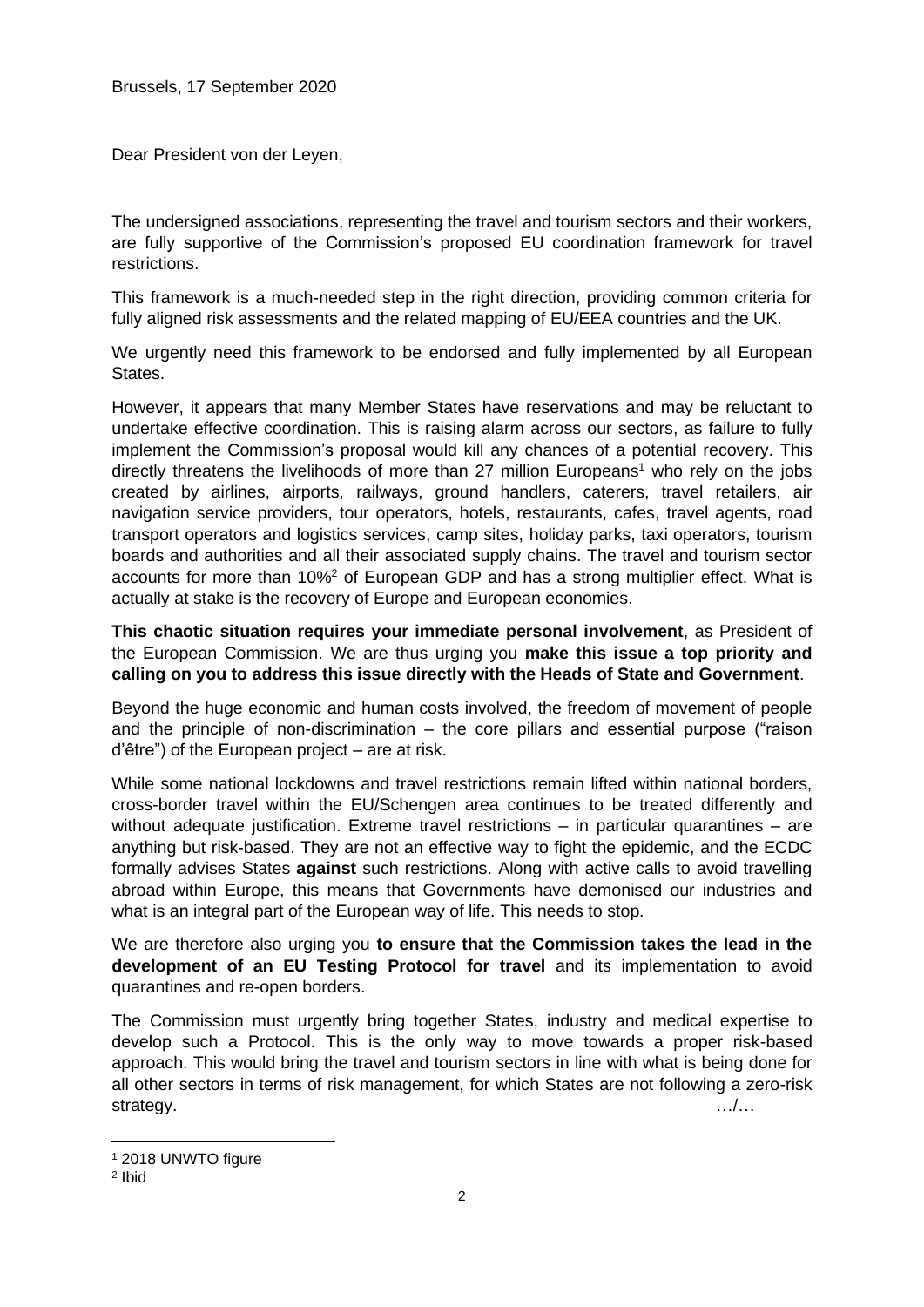An EU Testing Protocol would allow the removal of (or at least considerably reduce) quarantines for travellers coming from red/grey areas as per the proposed Commission common criteria and mapping. It is thus instrumental in re-establishing the free movement of people, ending current discriminations and restoring the essential functionality of the Single Market.

We stand ready to immediately assist and work with the Commission and Member States on this and would like to discuss the way forward with you at your earliest convenience.

The travel and tourism sector is by far the most heavily impacted by the COVID-19 crisis. The current situation amounts to an existential threat for many of our companies and our employees, who for years have contributed to making the ideals and objectives of a united Europe a reality. We desperately need to see some light at the end of the tunnel.

We hope the EU will not let us down.

Yours sincerely,

*pp* **Mr Roland Maurhofer** Chairman Airline Catering Association (ACA)

mm

**Mr Jost Lammers** President Airports Council International (ACI EUROPE)

**Mr Rafal Milczarski** President Airlines International Representation in Europe (AIRE)

**Dr. Erich Forster** President Alliance of Rail New Entrants (ALLRAIL)

*pp* **Mr Steven Allen** Chairman Airport Services Association (ASA)

**Mr Jan Pie** Secretary General AeroSpace and Defence Industries Association of Europe (ASD)

**Mr Benjamin Smith** Chairman Airlines for Europe (A4E)

**Mr Raine Luojus** Europe CANSO CEO Committee Chair & CEO Air Navigation Services Civil Air Navigation Services **Organization** (CANSO)

**Mr Juergen Wiese** Chairman of EBAA's Board of Governors European Business Aviation Association (EBAA)